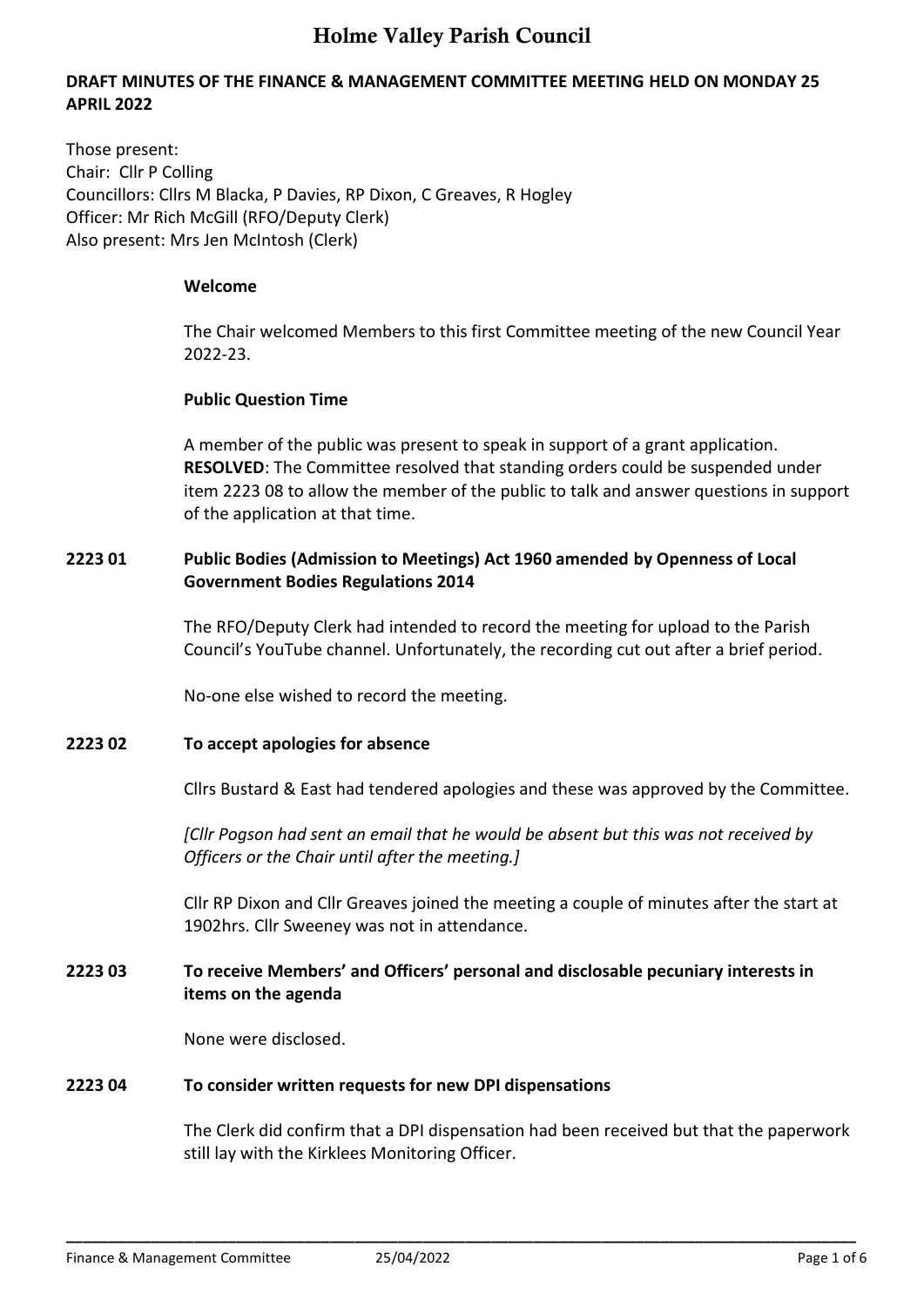**2223 05 To consider whether items on the agenda should be discussed in private session**

**RESOLVED**: Members resolved that no items should be heard in private.

#### **2223 06 To confirm the Minutes of the previous Committee meeting**

**APPROVED**: Members approved the Minutes of the Finance & Management Committee Meeting held on 14 March 2022, numbered 2122 83 to 2122 99 inclusive.

#### **2223 07 Grants**

- **i NOTED:** Members noted that one meeting of the Grants Working Group had taken place with a project plan created and tasks allocated to Members. People attending commented positively about the meeting.
- **ii NOTED:** Members noted the record of Grants against Budgets 2021-22 for the whole year and the moneys that had been unspent.
- **iii NOTED:** Members noted that the RFO has publicised the grant awards for 2021-22 on social media.
- **iv NOTED:** Members noted that, of the grants awarded last year, the only one not paid was one to Honley Business Association for CCTV. This has since been paid and treated as a debt in the end-of-year accounts.
- **v** Members considered a request from Holmfirth Arts Festival to modify the scope of the grant they had previously been awarded. The Festival team asked that a grant not be used to fund a Children's Parade but towards a Music in the Garden event. **RESOLVED**: The Committee approved this change of scope for the grant.

#### **vi Expressions of Interest forms**

Members considered whether to ask community groups to submit expressions of interest forms ahead of the next budget planning cycle in autumn 2022. **RESOLVED**: The Committee resolved that expressions of interest forms would not be used at this time. Members would assess future grants need for budget setting using the ongoing grant applications.

#### **2223 08 Applications for Grants**

#### **From 4315 Grants – Other Community Assets**

**i To consider** The Committee considered a grant application from Hepworth Community Association for £5,000 towards structural, remedial work on Hepworth Village Hall. This was a deferred application from 2021-22. **RESOLVED:** The Committee awarded Hepworth Community Association £5,000. The legal power for this would be Local Government Act 1972 Section 133

**\_\_\_\_\_\_\_\_\_\_\_\_\_\_\_\_\_\_\_\_\_\_\_\_\_\_\_\_\_\_\_\_\_\_\_\_\_\_\_\_\_\_\_\_\_\_\_\_\_\_\_\_\_\_\_\_\_\_\_\_\_\_\_\_\_\_\_\_\_\_\_\_\_\_\_\_\_\_\_\_\_\_\_\_\_\_\_\_\_\_\_\_\_** 

#### **ii From 4405 Grants – Projects and Events**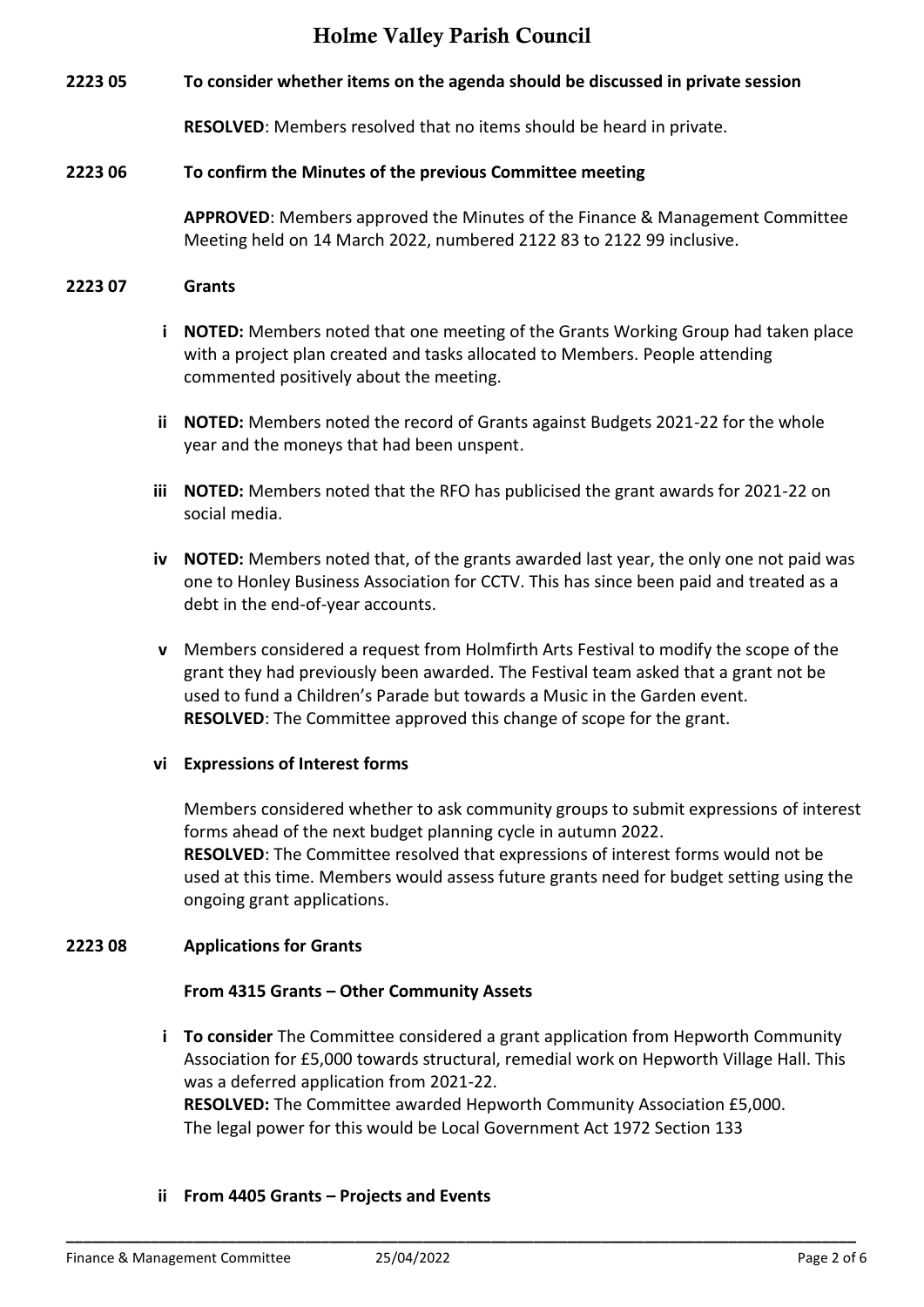The Committee considered a grant application from Hade Edge Residents Association for £500 for bunting and flags for the Queen's Platinum Jubilee. **RESOLVED:** The Committee awarded Hade Edge Residents Association £100.

The legal power for this would be Local Government (Miscellaneous Provisions Act) 1976 Section 19.

- **iii** The Committee considered a grant application from Burrhouse Court and New Street Tenants and Residents for £100 towards a Platinum Jubilee event. **RESOLVED:** The Committee awarded Burrhouse Court and New Street Tenants and Residents £100. The legal power for this would be Local Government (Miscellaneous Provisions Act) 1976 Section 19.
- **iv** The Committee further considered whether these last named awards from 4405 Grants Projects and Events under 2223 08 ii and iii might be put to Council for the amounts to be vired from a Publications and Communications Royal Events budget line or earmarked reserve since the Publications and Communications Committee oversees expenditure towards royal events.

**RESOLVED:** The Committee resolved that both awards should be awarded from 4405 Grants – Projects and Events and that no additional virements from other budgets should be sought.

### **2223 09 Accounts for Payment**

- **i NOTED:** Members noted that there had been no additional expenditure from the Chairman's Expenses since the last meeting.
- **ii NOTED:** Members noted the completed Lists of Payments for March 2022.
- **iii** Members considered the pending month-to-date transactions on the Schedule of Payments for April 2022.

**RESOLVED**: The Committee approved the month-to-date Schedule of Payments for April 2022

**iv** Cllr Hogley sought approval for payments involved in the financial plan of the Queen's Jubilee Wildflower & Tree Project.

**RESOLVED:** The Committee approved the payments set out in Cllr Hogley's report.

#### **2223 10 Financial Statements**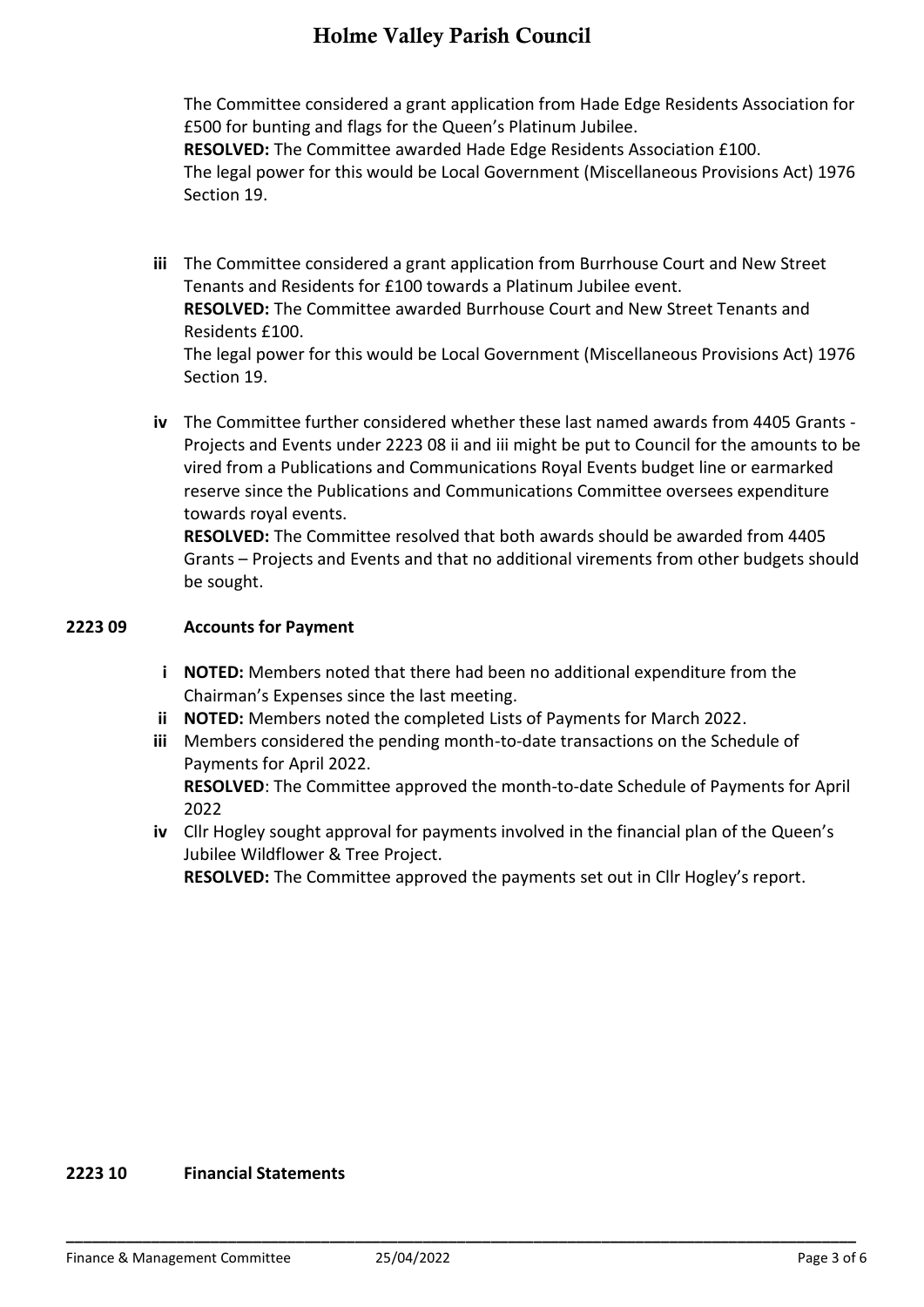**NOTED**: Members noted the following accounting summaries

- **i** For February 2022:
	- (1) Bank Reconciliations All Accounts (to end 28 February 2022)
	- (2) Cash Books All Accounts Receipts and Payments (to end 28 February 2022)
	- (3) Trial Balance (to end 28 February 2022)
	- (4) Detailed Income and Expenditure by Budget Heading (YTD Budget Report to end 28 February 2022)
	- (5) Cash and Investment Reconciliation (to end 28 February 2022)
	- (6) Earmarked Reserves (to end 28 February 2022)
	- (7) VAT Return quarter to date
- **ii** For March 2022:
	- (1) Bank Reconciliations All Accounts (to end 31 March 2022)
	- (2) Cash Books All Accounts Receipts and Payments (to end 31 March 2022)
	- (3) Trial Balance (to end 31 March 2022)
	- (4) Detailed Income and Expenditure by Budget Heading (YTD Budget Report to end 31 March 2022)
	- (5) Cash and Investment Reconciliation (to end 31 March 2022)
	- (6) Earmarked Reserves (to end 31 March 2022)
	- (7) VAT Return quarter submitted

**NOTED**: Members specifically noted the following aspects of the accounting summaries:

- a. The VAT reclaim of £1153.82 had been submitted  $19<sup>th</sup>$  April 2022.
- b. On the HSBC Current Account Cash Book 1 the receipt of £4,620.91 from Holmfirth Civic Hall Community Trust had been included as a negative payment rather than as income. This is because this receipt is a reimbursement rather than income proper, and it should not show up in the records as income.
- c. On the HSBC Current Account Cash Book 1, with regard to the payment of a grant of £5,000 to Holme Village Community Centre, this had been shown as having been paid from 4315 Other Community Assets via the earmarked reserve 323 EMR Community Assets – Others in the Holme Valley, - as approved by full Council. The 6000 code in the cash book identified a transfer from EMR.
- d. The report of the virement of £387 from 4705 Christmas Provision to 4755 Youth Facilities, - as approved by full Council, - and subsequently the payment of £5,000 to Kirklees Youth Forum that the virement was approved to fulfil. Description in the report.
- e. The journal entry of the movement of £2,017 from 4315 Other Community Assets to the earmarked reserve 323 EMR Community Assets – Others in the Holme Valley, - as approved by full Council. This had been earmarked for  $10<sup>th</sup>$  Holme Valley (New Mill) Scouts for their new hut. Description in the journal entry.
- f. The journal entry of the creation of an earmarked reserve 334 EMR for the Holme Moss Viewing Point Project and the movement of £935 from general reserves to that reserve. Explantion in the journal entry.
- g. The payment of £10,000 to Holmfirth Civic Hall Community Trust towards energysaving measures.

# **2223 11 Tenancies**

 **NOTED:** The Committee noted that all payments have been received for the annually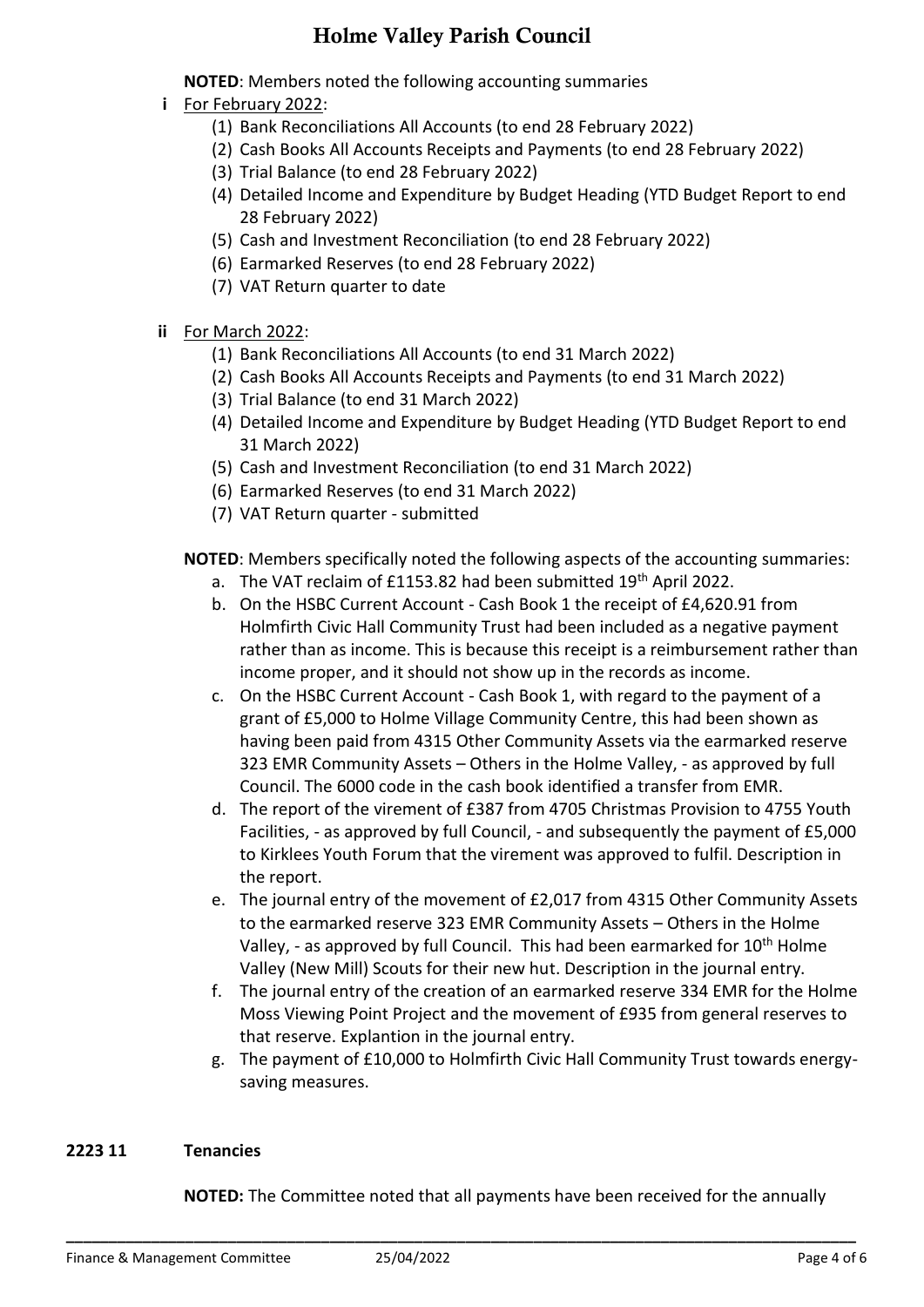- **i** paid tenancies, garages and allotments, though the cheques have not been banked yet. The RFO would make sure the cheques are paid in imminently. Arrangements had been made with the Clerk to co-sign the contracts for return to the leasers.
- **ii NOTED:** Regarding tenancy rent arrears, the Committee noted that, to date, all plans for meeting rent arrears were being followed.

### **2223 12 Final Accounts 2021-22**

**NOTED:** The Committee noted that the RFO had completed the accounts for April 2022. The RFO reported that he would consult with the Committee Chair and Members with regard to the end of year submissions before sending to Council for approval and signature by the Chairman of Council at the Annual Council Meeting.

### **2223 13 Interim Internal Audit**

**NOTED:** The Committee noted that the date for the final part of the internal audit had been set for 18<sup>th</sup> May after full Council has approved the final accounting statements and the Annual Governance and Accountability Return at the Council meeting 16 May.

### **2223 14 Internal Control Check**

**RESOLVED**: The Committee thanked Cllr Hogley for undertaking the internal control checks for 2021-22 and Cllr Bustard for agreeing to do the checks for 2022-23. The first of the quarterly checks would be in early July 2022 and cover the months April-June 2022, date to be arranged nearer the time.

#### **2223 15 Banking**

**NOTED**: Members noted that, unfortunately, the RFO has not had a chance to talk to Unity Trust bank about their banking options. This would be more manageable once the final accounts are submitted and the internal audit complete.

#### **2223 16 Utility Aid**

Members heard a report from the RFO on the difficulties of staying on top of the cheapest tariffs on utilities for Holmfirth toilets given the Officers' workloads. Members considered using the organisation Utility Aid to broker the Parish Council's energy supply for Holmfirth toilets.

**RESOLVED**: The Committee resolved to consult with Utility Aid regarding their programme and for Utility Aid to look into utilities packages including a potential "green" option which was more environmentally friendly.

# **2223 17 Insurance Provision for the Parish Council**

The RFO reported on difficulties with the Parish Council's insurance cover for 2022-23. Positively, however, he reported that the Parish Council and the Civic Hall were both